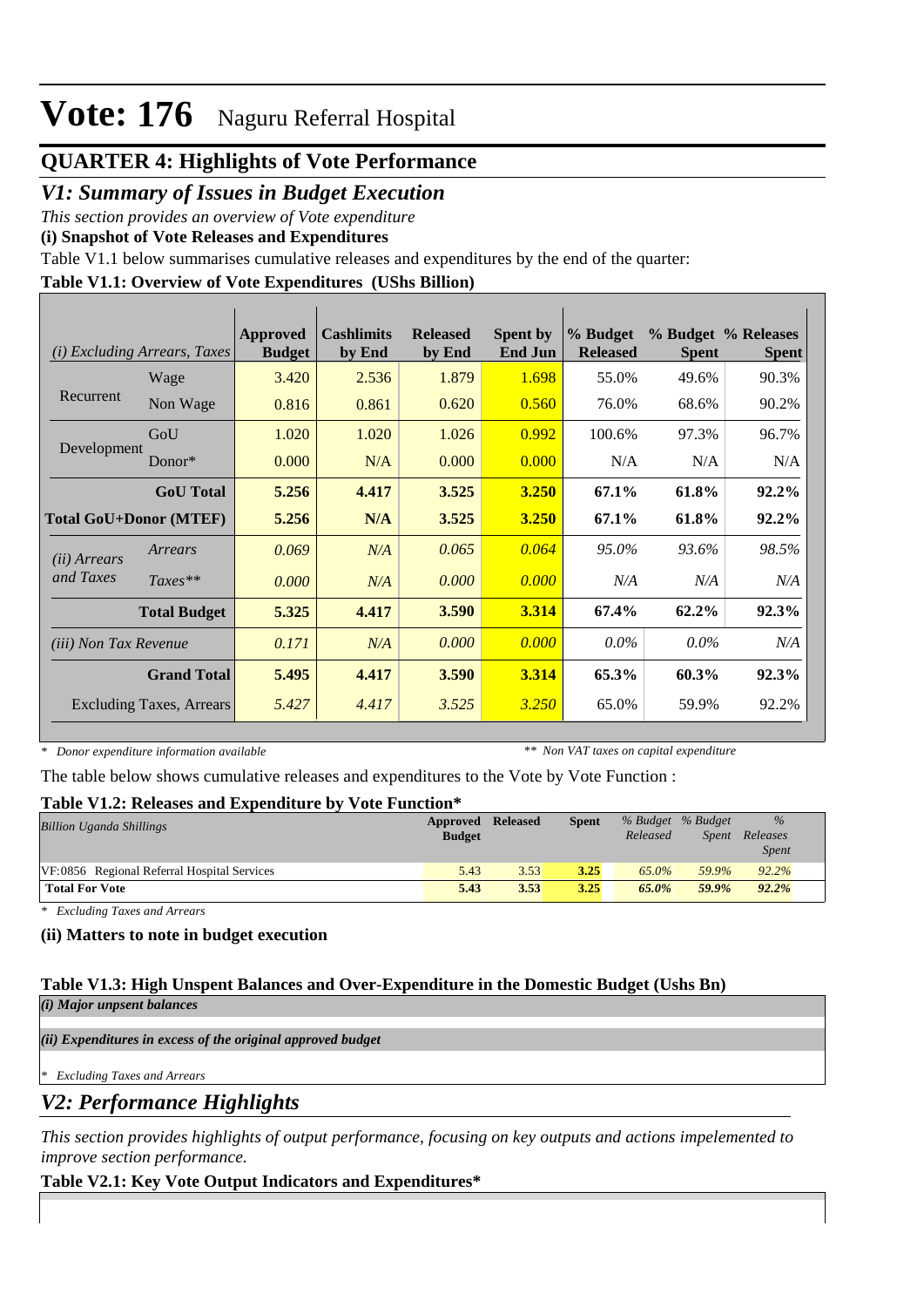# **QUARTER 4: Highlights of Vote Performance**

| Vote, Vote Function<br><b>Key Output</b>                             | <b>Approved Budget and</b><br><b>Planned outputs</b>                                                                                                                                                                                                                                                                                                                                                                                                                                                           |             | <b>Cumulative Expenditure</b><br>and Performance |       | <b>Status and Reasons for</b><br>any Variation from Plans |       |  |
|----------------------------------------------------------------------|----------------------------------------------------------------------------------------------------------------------------------------------------------------------------------------------------------------------------------------------------------------------------------------------------------------------------------------------------------------------------------------------------------------------------------------------------------------------------------------------------------------|-------------|--------------------------------------------------|-------|-----------------------------------------------------------|-------|--|
| Vote Function: 0856 Regional Referral Hospital Services              |                                                                                                                                                                                                                                                                                                                                                                                                                                                                                                                |             |                                                  |       |                                                           |       |  |
| Output: 085601                                                       | <b>Inpatient services</b>                                                                                                                                                                                                                                                                                                                                                                                                                                                                                      |             |                                                  |       |                                                           |       |  |
| Description of Performance: 13,248 in patients                       | 7,976 deliveries<br>4,880 Surgical operations<br>(includes emergencies<br>&C/sections<br>1,048 Internal med<br>2,064 Paediatrics                                                                                                                                                                                                                                                                                                                                                                               |             |                                                  |       |                                                           |       |  |
| Performance Indicators:                                              |                                                                                                                                                                                                                                                                                                                                                                                                                                                                                                                |             |                                                  |       |                                                           |       |  |
| No. of in patients admitted                                          | 29,216                                                                                                                                                                                                                                                                                                                                                                                                                                                                                                         |             |                                                  |       |                                                           |       |  |
| Bed occupancy rate<br>(inpatients)                                   | 100                                                                                                                                                                                                                                                                                                                                                                                                                                                                                                            |             |                                                  |       |                                                           |       |  |
| Average rate of stay for<br>inpatients (no. days)                    | 4 days                                                                                                                                                                                                                                                                                                                                                                                                                                                                                                         |             |                                                  |       |                                                           |       |  |
| <b>Output Cost:</b>                                                  | UShs Bn:                                                                                                                                                                                                                                                                                                                                                                                                                                                                                                       | 0.253       | UShs Bn:                                         | 0.171 | % Budget Spent:                                           | 67.7% |  |
| Output: 085602                                                       | <b>Outpatient services</b>                                                                                                                                                                                                                                                                                                                                                                                                                                                                                     |             |                                                  |       |                                                           |       |  |
| Description of Performance: 46,800 MCH contacts which                | include<br>$-$ ANC $(29, 848)$<br>- Family planning (3,348)<br>- PMTCT $(12, 436)$<br>- 12,856 surgical outpatient<br>contacts<br>- 129,360 general outpatients<br>- 119,680 Specialised out<br>patient clinics which include<br>- medical opd $(31,076)$<br>- pead specialised (22,988)<br>- Surgical specialised (12856)<br>- Dental specialised (4,460)<br>- HIV Clinic (17,004)<br>- Gastro entorology (1,608)<br>- Urology (764)<br>$-$ ENT $(1,072)$<br>- Hypetension (1,576)<br>- Acupuncture $(1,108)$ |             |                                                  |       |                                                           |       |  |
| Performance Indicators:<br>No. of specialised                        |                                                                                                                                                                                                                                                                                                                                                                                                                                                                                                                | 119,680     |                                                  |       |                                                           |       |  |
| outpatients attended to<br>No. of general outpatients<br>attended to |                                                                                                                                                                                                                                                                                                                                                                                                                                                                                                                | 448,840     |                                                  |       |                                                           |       |  |
| <b>Output Cost:</b>                                                  | UShs Bn:                                                                                                                                                                                                                                                                                                                                                                                                                                                                                                       | 0.084       | UShs Bn:                                         | 0.050 | % Budget Spent:                                           | 59.1% |  |
| Output: 085603                                                       | Medicines and health supplies procured and dispensed                                                                                                                                                                                                                                                                                                                                                                                                                                                           |             |                                                  |       |                                                           |       |  |
| Description of Performance: medicines and supplies                   | procured from NMS                                                                                                                                                                                                                                                                                                                                                                                                                                                                                              |             |                                                  |       |                                                           |       |  |
| Performance Indicators:                                              |                                                                                                                                                                                                                                                                                                                                                                                                                                                                                                                |             |                                                  |       |                                                           |       |  |
| Value of medicines<br>received/dispensed (Ush bn)                    |                                                                                                                                                                                                                                                                                                                                                                                                                                                                                                                | 0.700000000 |                                                  |       |                                                           |       |  |
| <b>Output Cost:</b>                                                  | UShs Bn:                                                                                                                                                                                                                                                                                                                                                                                                                                                                                                       | 0.003       | UShs Bn:                                         | 0.001 | % Budget Spent:                                           | 25.0% |  |
| Output: 085604                                                       | <b>Diagnostic services</b>                                                                                                                                                                                                                                                                                                                                                                                                                                                                                     |             |                                                  |       |                                                           |       |  |
| Description of Performance: 252 CT Scans                             | 9,140 ultra sound ations (both<br>general scans & specialised<br>scans)                                                                                                                                                                                                                                                                                                                                                                                                                                        |             |                                                  |       |                                                           |       |  |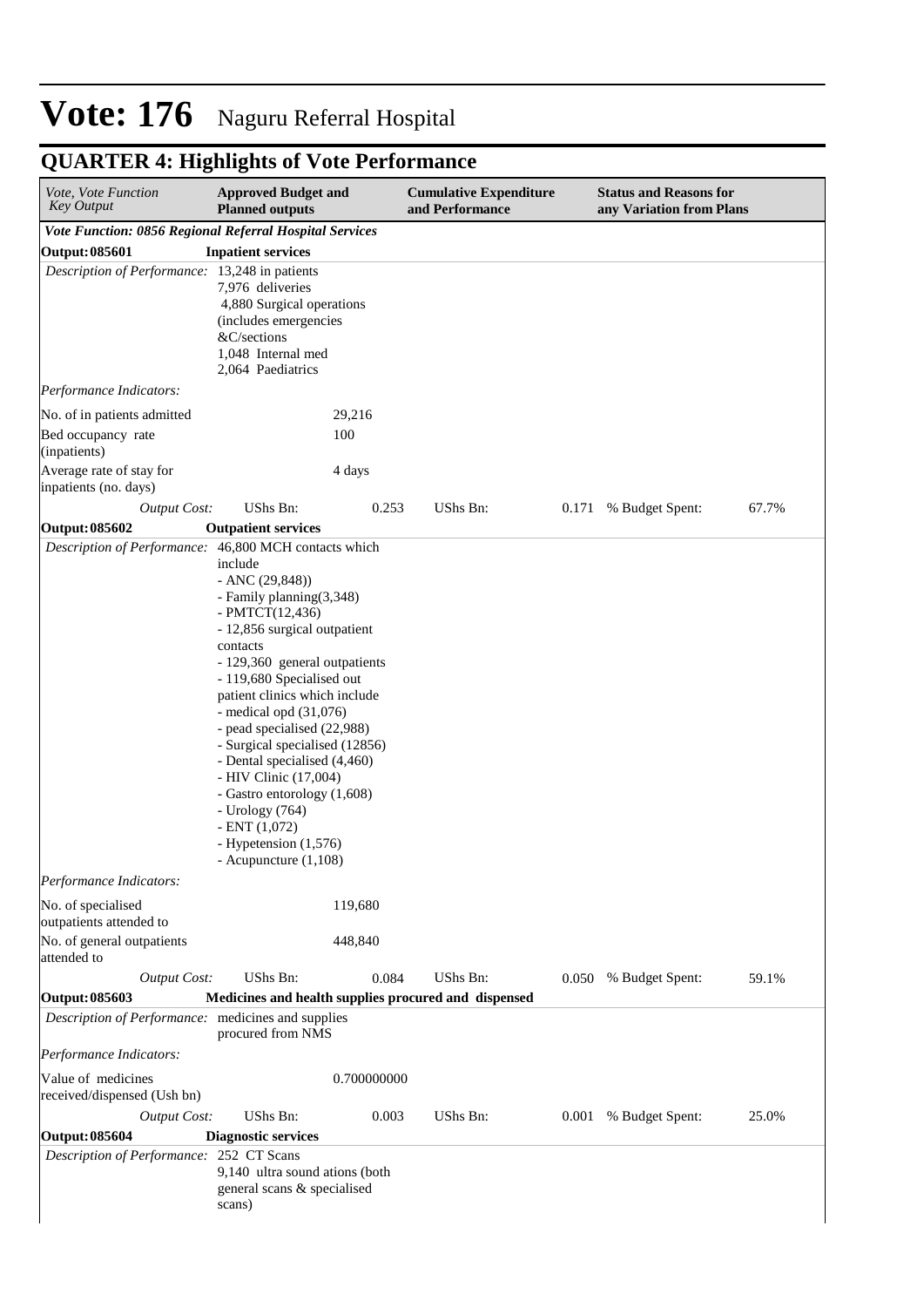## **QUARTER 4: Highlights of Vote Performance**

| Vote, Vote Function<br><b>Key Output</b>                    | <b>Approved Budget and</b><br><b>Planned outputs</b>                                                                                             |       | <b>Cumulative Expenditure</b><br>and Performance |       | <b>Status and Reasons for</b><br>any Variation from Plans |        |
|-------------------------------------------------------------|--------------------------------------------------------------------------------------------------------------------------------------------------|-------|--------------------------------------------------|-------|-----------------------------------------------------------|--------|
|                                                             | 3,088 x-ray examinations (S,<br>Medical, Ips)<br>33,984 Laboratory tests (for<br>CH, SOPDs, MOPDs,<br>Paediatrics, ENT, Eye, Teenage<br>clients) |       |                                                  |       |                                                           |        |
| Performance Indicators:                                     |                                                                                                                                                  |       |                                                  |       |                                                           |        |
| Patient xrays (imaging)<br>No. of labs/tests                | 3,088<br>33,984                                                                                                                                  |       |                                                  |       |                                                           |        |
| <b>Output Cost:</b>                                         | UShs Bn:                                                                                                                                         | 0.061 | UShs Bn:                                         | 0.024 | % Budget Spent:                                           | 39.5%  |
| Output: 085605                                              | <b>Hospital Management and support services</b>                                                                                                  |       |                                                  |       |                                                           |        |
| Description of Performance:                                 |                                                                                                                                                  |       |                                                  |       |                                                           |        |
| <b>Output Cost:</b>                                         | UShs Bn:                                                                                                                                         | 3.979 | UShs Bn:                                         | 1.994 | % Budget Spent:                                           | 50.1%  |
| <b>Output: 085606</b>                                       | <b>Prevention and rehabilitation services</b>                                                                                                    |       |                                                  |       |                                                           |        |
| Description of Performance: 16,760 client contacts/sessions | (Includes Physiotherapy,<br>Occupational therapy, social<br>rehabilitation, appliances to Ips,<br>and Ops)                                       |       |                                                  |       |                                                           |        |
| Performance Indicators:                                     |                                                                                                                                                  |       |                                                  |       |                                                           |        |
| No. of people receiving<br>family planning services         |                                                                                                                                                  |       |                                                  |       |                                                           |        |
| No. of people immunised                                     | 24,044                                                                                                                                           |       |                                                  |       |                                                           |        |
| No. of antenatal cases                                      | 29,848                                                                                                                                           |       |                                                  |       |                                                           |        |
| <b>Output Cost:</b>                                         | UShs Bn:                                                                                                                                         | 0.024 | UShs Bn:                                         | 0.015 | % Budget Spent:                                           | 62.8%  |
| <b>Output: 085672</b>                                       | <b>Government Buildings and Administrative Infrastructure</b>                                                                                    |       |                                                  |       |                                                           |        |
| Description of Performance:                                 |                                                                                                                                                  |       |                                                  |       |                                                           |        |
| <b>Output Cost:</b>                                         | UShs Bn:                                                                                                                                         | 0.062 | UShs Bn:                                         | 0.062 | % Budget Spent:                                           | 100.0% |
| <b>Output: 085681</b>                                       | <b>Staff houses construction and rehabilitation</b>                                                                                              |       |                                                  |       |                                                           |        |
| Description of Performance: staff hostel construction       | commenced                                                                                                                                        |       |                                                  |       |                                                           |        |
| Performance Indicators:                                     |                                                                                                                                                  |       |                                                  |       |                                                           |        |
| No. of staff houses<br>constructed/rehabilitated            | 12                                                                                                                                               |       |                                                  |       |                                                           |        |
| <b>Output Cost:</b>                                         | UShs Bn:                                                                                                                                         | 0.902 | UShs Bn:                                         | 0.892 | % Budget Spent:                                           | 98.8%  |
| <b>Vote Function Cost</b>                                   | <b>UShs Bn:</b>                                                                                                                                  |       | 5.427 UShs Bn:                                   |       | 3.250 % Budget Spent:                                     | 59.9%  |
| <b>Cost of Vote Services:</b>                               | UShs Bn:                                                                                                                                         |       | 5.427 UShs Bn:                                   |       | 3.250 % Budget Spent:                                     | 59.9%  |

*\* Excluding Taxes and Arrears*

### **Table V2.2: Implementing Actions to Improve Vote Performance**

| <b>Planned Actions:</b>                                          | <b>Actual Actions:</b> | <b>Reasons for Variation</b> |
|------------------------------------------------------------------|------------------------|------------------------------|
| Vote: 176 Naguru Referral Hospital                               |                        |                              |
| Vote Function: 08 56 Regional Referral Hospital Services         |                        |                              |
| COMMENCEMENT OF<br>CONSTRUCTION WORKS FOR STAFF<br><b>HOSTEL</b> |                        |                              |
| N/A                                                              |                        |                              |
| Continue lobbying for recruitment of<br>critical staff           |                        |                              |

## *V3: Details of Releases and Expenditure*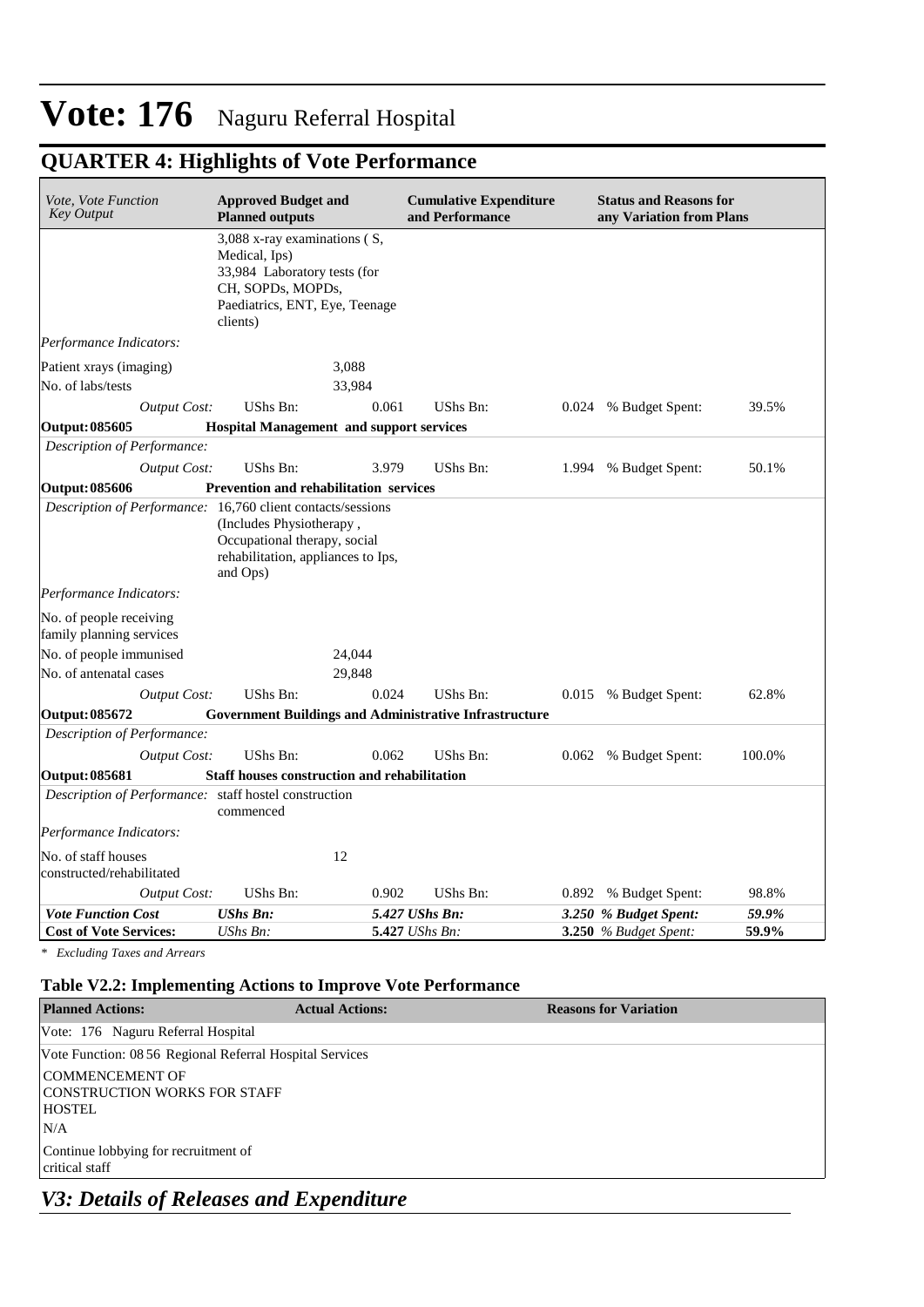## **QUARTER 4: Highlights of Vote Performance**

*This section provides a comprehensive summary of the outputs delivered by the Vote and further details of Vote expenditures by Vote Function and Expenditure Item.*

#### **Table V3.1: GoU Releases and Expenditure by Output\***

| <b>Billion Uganda Shillings</b>                                  |               | <b>Approved Released</b> | <b>Spent</b> | $\%$ GoU      | $%$ GoU       | $%$ GoU      |
|------------------------------------------------------------------|---------------|--------------------------|--------------|---------------|---------------|--------------|
|                                                                  | <b>Budget</b> |                          |              | <b>Budget</b> | <b>Budget</b> | Releases     |
|                                                                  |               |                          |              | Released      | Spent         | <i>Spent</i> |
| VF:0856 Regional Referral Hospital Services                      | 5.26          | 3.53                     | 3.25         | 67.1%         | 61.8%         | $92.2\%$     |
| Class: Outputs Provided                                          | 4.24          | 2.50                     | 2.26         | 59.0%         | 53.3%         | 90.3%        |
| 085601 Inpatient services                                        | 0.25          | 0.19                     | 0.17         | 76.9%         | 67.7%         | 88.0%        |
| 085602 Outpatient services                                       | 0.08          | 0.06                     | 0.05         | 71.4%         | 59.1%         | 82.7%        |
| 085603 Medicines and health supplies procured and dispensed      | 0.00          | 0.00                     | 0.00         | $25.0\%$      | $25.0\%$      | $100.0\%$    |
| 085604 Diagnostic services                                       | 0.06          | 0.03                     | 0.02         | 44.0%         | 39.5%         | 89.9%        |
| 085605 Hospital Management and support services                  | 3.81          | 2.20                     | 1.99         | 57.7%         | 52.4%         | 90.8%        |
| 085606 Prevention and rehabilitation services                    | 0.02          | 0.02                     | 0.02         | 79.0%         | 62.8%         | 79.5%        |
| 085607 Immunisation Services                                     | 0.00          | 0.00                     | 0.00         | 85.7%         | 85.7%         | $100.0\%$    |
| Class: Capital Purchases                                         | 1.02          | 1.03                     | 0.99         | $100.6\%$     | 97.3%         | 96.7%        |
| 085672 Government Buildings and Administrative Infrastructure    | 0.06          | 0.06                     | 0.06         | $100.0\%$     | 100.0%        | $100.0\%$    |
| 085676 Purchase of Office and ICT Equipment, including Software  | 0.02          | 0.02                     | 0.02         | 88.9%         | 75.0%         | 84.4%        |
| 085678 Purchase of Office and Residential Furniture and Fittings | 0.04          | 0.04                     | 0.02         | $100.0\%$     | 64.9%         | 64.9%        |
| 085681 Staff houses construction and rehabilitation              | 0.90          | 0.91                     | 0.89         | 100.9%        | 98.8%         | 98.0%        |
| <b>Total For Vote</b>                                            | 5.26          | 3.53                     | 3.25         | 67.1%         | 61.8%         | 92.2%        |

*\* Excluding Taxes and Arrears*

#### **Table V3.2: 2014/15 GoU Expenditure by Item**

| <b>Billion Uganda Shillings</b>                         | <b>Approved</b><br><b>Budget</b> | <b>Releases</b> | Expend-<br>iture | % Budged<br><b>Released</b> | % Budget<br><b>Spent</b> | %Releases<br><b>Spent</b> |
|---------------------------------------------------------|----------------------------------|-----------------|------------------|-----------------------------|--------------------------|---------------------------|
| <b>Output Class: Outputs Provided</b>                   | 4.24                             | 2.50            | 2.26             | 59.0%                       | 53.3%                    | 90.3%                     |
| 211101 General Staff Salaries                           | 3.42                             | 1.88            | 1.70             | 55.0%                       | 49.6%                    | 90.3%                     |
| 213002 Incapacity, death benefits and funeral expenses  | 0.00                             | 0.00            | 0.00             | 72.0%                       | 72.0%                    | 100.0%                    |
| 221001 Advertising and Public Relations                 | 0.00                             | 0.00            | 0.00             | 72.6%                       | 40.3%                    | 55.6%                     |
| 221003 Staff Training                                   | 0.01                             | 0.01            | 0.01             | 81.0%                       | 70.3%                    | 86.8%                     |
| 221008 Computer supplies and Information Technology (IT | 0.02                             | 0.02            | 0.02             | 70.3%                       | 69.7%                    | 99.2%                     |
| 221009 Welfare and Entertainment                        | 0.01                             | 0.01            | 0.01             | 100.0%                      | 97.1%                    | 97.1%                     |
| 221010 Special Meals and Drinks                         | 0.14                             | 0.11            | 0.10             | 81.9%                       | 71.1%                    | 86.8%                     |
| 221011 Printing, Stationery, Photocopying and Binding   | 0.04                             | 0.03            | 0.02             | 73.2%                       | 55.1%                    | 75.3%                     |
| 221012 Small Office Equipment                           | 0.01                             | 0.00            | 0.00             | 72.0%                       | 71.3%                    | 99.0%                     |
| 221016 IFMS Recurrent costs                             | 0.00                             | 0.00            | 0.00             | 100.0%                      | 95.5%                    | 95.5%                     |
| 222001 Telecommunications                               | 0.01                             | 0.01            | 0.01             | 95.7%                       | 89.4%                    | 93.5%                     |
| 222002 Postage and Courier                              | 0.00                             | 0.00            | 0.00             | 47.0%                       | 42.2%                    | 89.7%                     |
| 223001 Property Expenses                                | 0.03                             | 0.02            | 0.02             | 89.7%                       | 87.1%                    | 97.1%                     |
| 223004 Guard and Security services                      | 0.00                             | 0.00            | 0.00             | 92.8%                       | 77.7%                    | 83.7%                     |
| 223005 Electricity                                      | 0.08                             | 0.06            | 0.06             | 70.8%                       | 70.8%                    | 100.0%                    |
| 223006 Water                                            | 0.08                             | 0.05            | 0.05             | 60.3%                       | 60.3%                    | 100.0%                    |
| 224004 Cleaning and Sanitation                          | 0.23                             | 0.17            | 0.14             | 73.9%                       | 60.3%                    | 81.5%                     |
| 224005 Uniforms, Beddings and Protective Gear           | 0.01                             | 0.00            | 0.00             | 72.0%                       | 28.9%                    | 40.1%                     |
| 227001 Travel inland                                    | 0.01                             | 0.01            | 0.01             | 69.5%                       | 68.4%                    | 98.3%                     |
| 227002 Travel abroad                                    | 0.00                             | 0.00            | 0.00             | 100.0%                      | 0.0%                     | 0.0%                      |
| 227003 Carriage, Haulage, Freight and transport hire    | 0.00                             | 0.00            | 0.00             | 72.0%                       | 71.5%                    | 99.3%                     |
| 227004 Fuel, Lubricants and Oils                        | 0.11                             | 0.09            | 0.09             | 84.4%                       | 84.4%                    | 100.0%                    |
| 228001 Maintenance - Civil                              | 0.01                             | 0.00            | 0.00             | 48.5%                       | 48.5%                    | 100.0%                    |
| 228002 Maintenance - Vehicles                           | 0.01                             | 0.01            | 0.01             | 95.4%                       | 95.4%                    | 100.0%                    |
| 228003 Maintenance – Machinery, Equipment & Furniture   | 0.01                             | 0.01            | 0.01             | 66.7%                       | 66.6%                    | 100.0%                    |
| Output Class: Capital Purchases                         | 1.02                             | 1.03            | 0.99             | 100.6%                      | 97.3%                    | 96.7%                     |
| 231001 Non Residential buildings (Depreciation)         | 0.06                             | 0.06            | 0.06             | 100.0%                      | 100.0%                   | 100.0%                    |
| 231002 Residential buildings (Depreciation)             | 0.80                             | 0.81            | 0.76             | 101.0%                      | 94.5%                    | 93.6%                     |
| 231005 Machinery and equipment                          | 0.02                             | 0.02            | 0.02             | 88.9%                       | 75.0%                    | 84.4%                     |